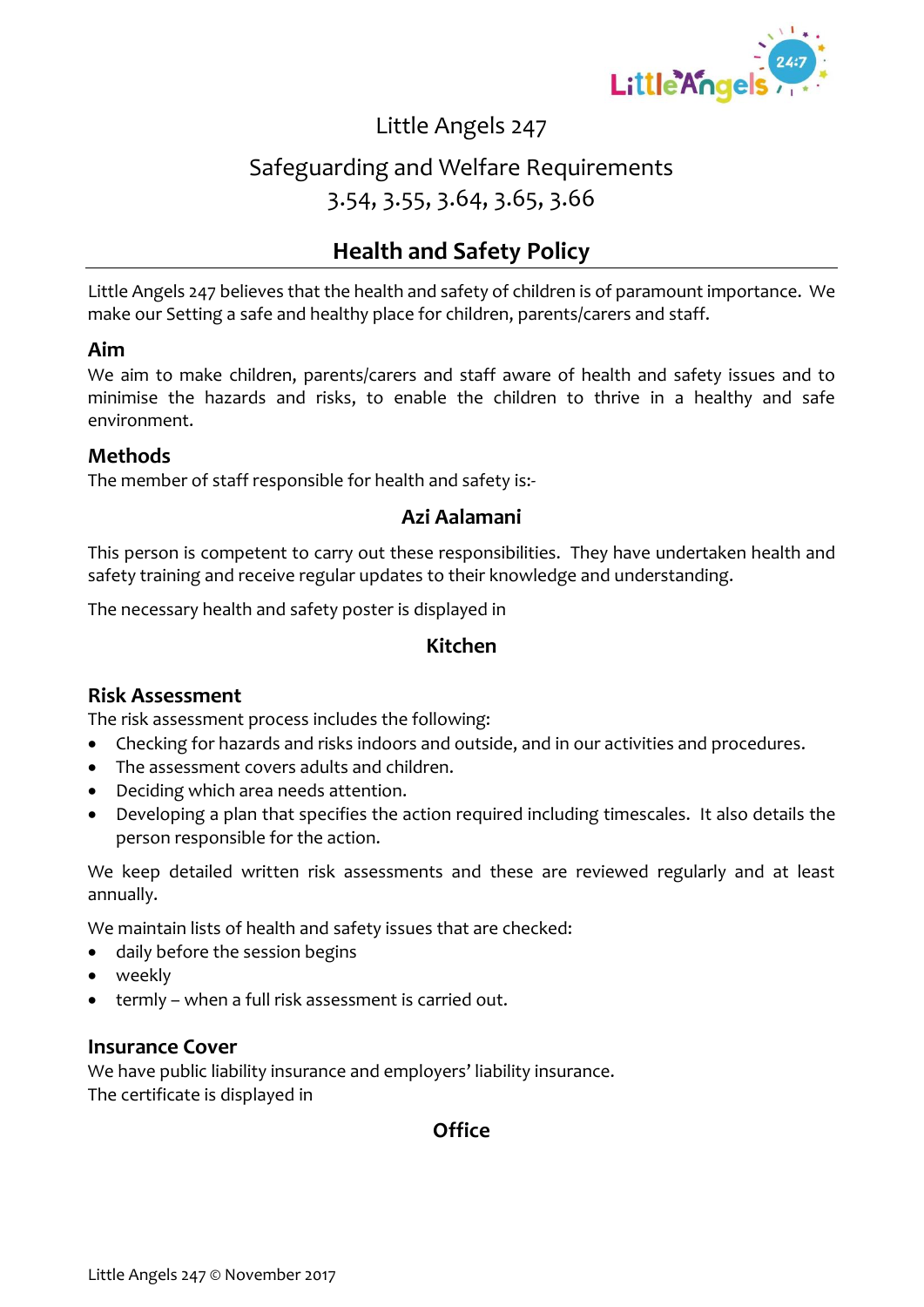

# Safeguarding and Welfare Requirements 3.54, 3.55, 3.64, 3.65, 3.66

#### **Awareness Raising**

Our induction training for staff includes a clear explanation of health and safety issues so that all adults are able to adhere to our policy and understand their shared responsibility for health and safety. The induction training covers matters of employee well-being, including safe lifting and the storage of potentially dangerous substances.

Records are kept of these induction training sessions and new staff sign the records to confirm that they have taken part.

Little Angels 247 has a no smoking policy.

Children are made aware of health and safety issues through discussions, planned activities and routines.

### **Children's Safety and Security whilst at setting is vitally important and is the responsibility of each staff member.**

Only people who have been checked for criminal records by an enhanced disclosure from the DBS and are registered with Ofsted as a child carer have unsupervised access to the children, including helping them with toileting.

- Adults do not normally supervise children on their own.
- All children are supervised by adults at all times.
- At least two adults are present whenever children are on the premises.

## **Security**

Systems are in place for the safe arrival and departure of children. There is also a system in place to ensure security in the outside areas of the Setting.

- The times of the children's arrivals and departures are recorded.
- Staff count and sign to ensure they are fully aware of the number of children in their care before and after outside play.
- Staff keep a running tally to ensure they are aware of all children in their care at any given time; this includes visits from another room and settling-in visits.
- The arrival and departure times of staff are recorded.
- Our systems prevent unauthorised access to our premises.

### **Doors/Gates**

- We take precautions to prevent children's fingers from being trapped in doors and, where possible, use door guards.
- Where applicable door handles are raised to ensure adults only can operate the door.
- Entrance to the setting will only be granted by a member of staff opening the door or by a member of staff viewing a recognised parent/carer on the entrance camera and buzzing them in.
- Garden gates are secure and supervised whilst children are outside.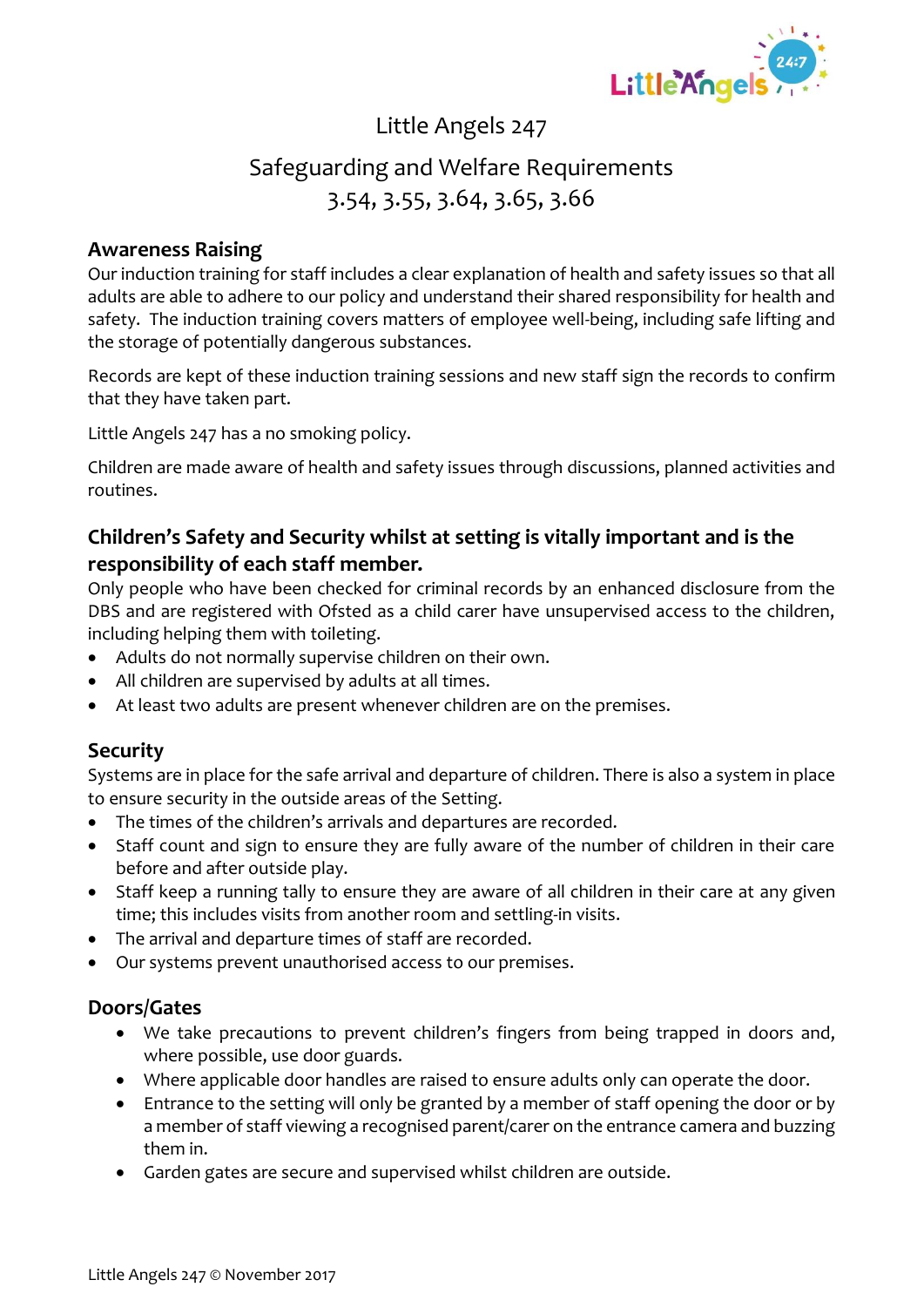

# Safeguarding and Welfare Requirements 3.54, 3.55, 3.64, 3.65, 3.66

### **Outside Play**

It is the responsibility of each staff member to ensure outdoor play is a secure, happy and engaging learning environment.

Staff are to be deployed at key points during outside play to enhance the children's play experience, and to enable the children to participate in appropriate age/stage-related activities safely.

Children are counted in to and out of the garden areas to ensure no child is unaccounted for.

- The outdoor area is securely fenced.
- The outdoor area is checked for safety and cleared of rubbish/foreign bodies before it is used.
- Adults and children are alerted to the dangers of poisonous plants, herbicides and pesticides.
- Where water can form a pool on equipment, it is emptied before children start playing with it.
- The outdoor sand pit is covered when not in use.

All outdoor activities are supervised at all times.

### **Floors**

All surfaces are checked daily to ensure they are clean and not uneven or damaged. All staff receive training in slips, trips and falls and any accidents that occur are recorded, monitored and assessed.

#### **Kitchen**

- Children do not have unsupervised access to the kitchen.
- All surfaces are clean and non-porous.
- All non-catering staff entering the kitchen must wear a disposable apron.
- Blue disposable gloves are to be worn by non-catering staff when preparing food.
- There are separate facilities for hand washing and for washing up.
- Cleaning materials and other dangerous materials are stored out of children's reach.
- Only kitchen-appropriate cleaners are stored in this area.
- Visitors to the kitchen should wear a plastic apron and hair net.

When children take part in cooking activities, they are supervised at all times. They are kept away from hot surfaces and hot water and do not have unsupervised access to electrical equipment.

#### **Electrical/Gas Equipment**

- All electrical equipment conforms to safety requirements and is checked regularly.
- The boiler/electrical switchgear/meter cupboard is not accessible to the children.
- Fires, heaters, electric sockets, wires and leads are properly guarded and the children are taught not to touch them.
- There are sufficient sockets to prevent overloading.
- The temperature of hot water is controlled to prevent scalds.
- Lighting and ventilation is adequate in all areas including storage areas.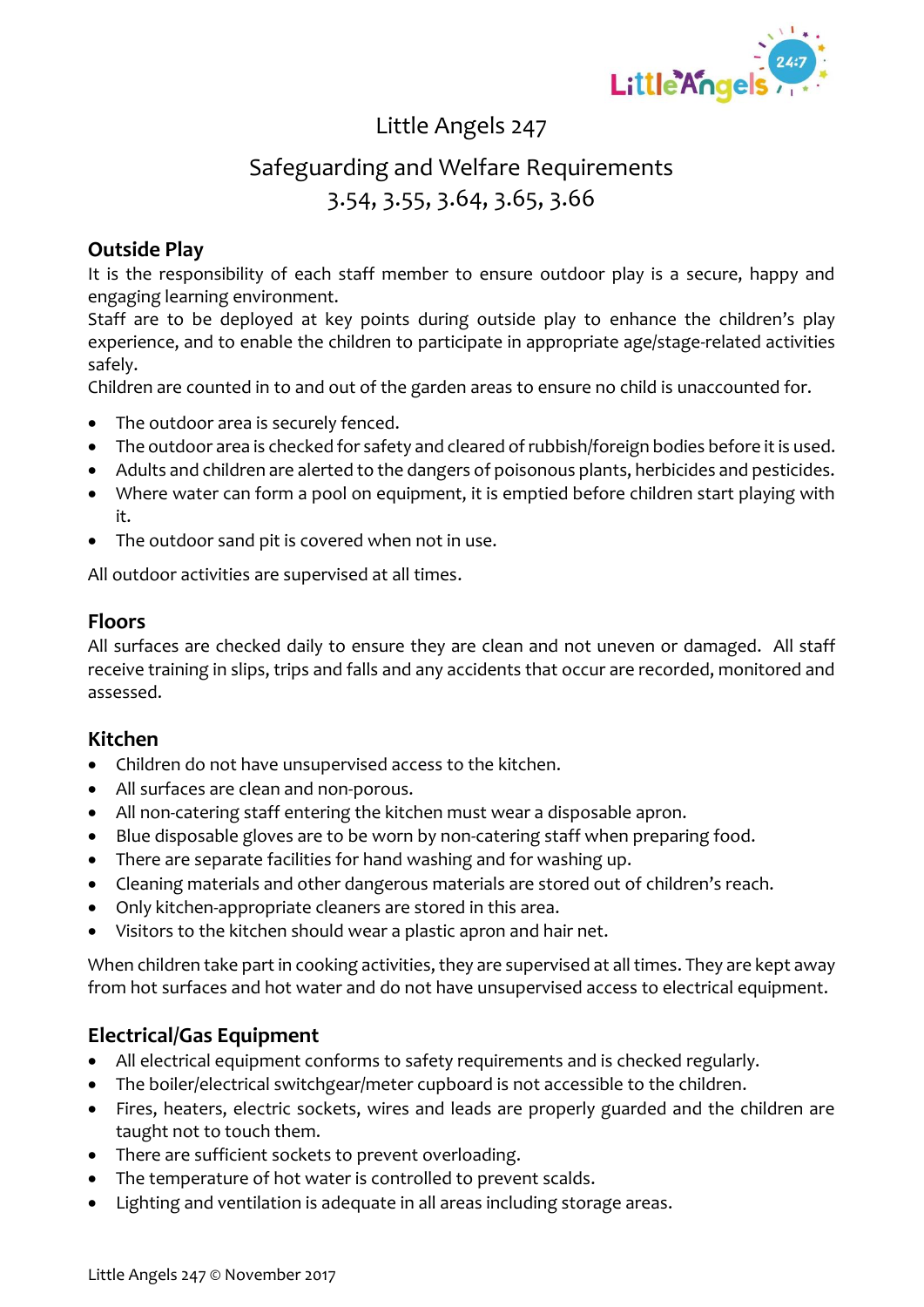

# Safeguarding and Welfare Requirements 3.54, 3.55, 3.64, 3.65, 3.66

### **Storage**

- All resources and materials that children select are stored safely.
- All equipment and resources are stored or stacked safely to prevent them accidentally falling or collapsing.

### **Hygiene**

At Little Angels 247 we regularly seek information from the Environmental Health Department and the Health Authority to ensure that we keep up to date with the latest recommendations.

- Our daily routines encourage the children to learn about personal hygiene.
- We have a daily cleaning routine for the setting, which includes children's rooms, kitchen, staff room, toilets and nappy changing areas.
- We have a schedule for cleaning resources and equipment, dressing up clothes and furnishings.
- The toilet area has a high standard of hygiene including hand washing and drying facilities and the disposal of nappies.

We implement good hygiene practices by:

- cleaning tables between activities
- checking toilets regularly
- wearing protective clothing such as aprons and disposable gloves as appropriate
- providing sets of clean clothes
- providing tissues and wipes
- ensuring sole use of flannels and bedding.

## **Activities**

- Before purchasing equipment and resources, the setting staff will check to ensure that they are safe for the age and stage of the children currently attending the setting.
- The layout of play equipment allows adults and children to safely and freely move between activities.
- All equipment is regularly checked for cleanliness and safety and any dangerous items are repaired or discarded.
- All materials, including paint and glue, are non-toxic.
- Sand is clean and suitable for children's play.
- Physical play is constantly supervised.
- Children are taught to handle and store tools safely.
- Children who are sleeping are checked every five minutes and this is recorded.
- Children learn about health, safety and personal hygiene through the activities we provide and the routines we follow.

## **Food and Drink**

- Staff who prepare and handle food receive appropriate training.
- They understand and comply with food safety and hygiene regulations.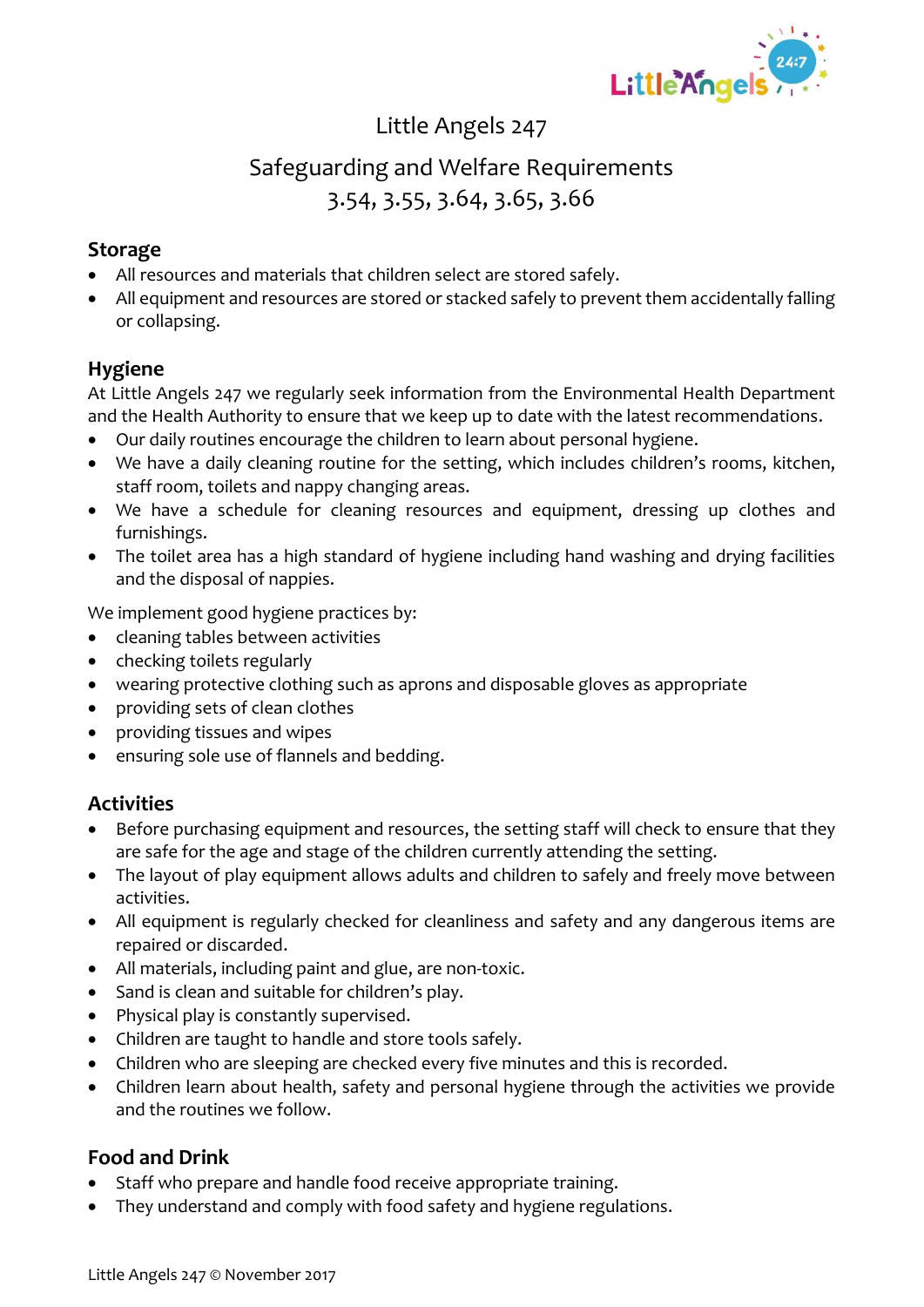

# Safeguarding and Welfare Requirements 3.54, 3.55, 3.64, 3.65, 3.66

- All food and drink is stored appropriately.
- Adults do not usually drink hot drinks in the play areas and at no time is a hot drink placed within reach of children.
- Snack and meal times are appropriately supervised and children do not walk about with food and drink.
- Staff actively engage with children whilst they have their meals, making the meal time a positive experience.
- Children are encouraged to serve themselves food and drink as appropriate to their age/stage of development.
- Fresh drinking water is available to the children at all times.
- We operate systems to ensure that children do not have access to food/drinks to which they are allergic.
- Babies' milk is checked and signed to ensure they receive their correct formula/bottle.

### **Outings and Visits**

Little Angels 247 has agreed procedures for the safe conduct of outings:

- A risk assessment is carried out before an outing takes place.
- Parents/carers always sign consent forms before major outings and have given consent to local outings.
- Our adult to child ratio is high, normally one adult to two/three children, depending on their age.
- Children are appropriately supervised to ensure no child gets lost and that no other person has unauthorised access to them.
- Records are kept of the vehicles used to transport children, with named drivers, and we provide appropriate insurance cover.
- For children remaining at the Setting the correct ratios are maintained.

### **Animals**

- Animals visiting the setting are free from disease, safe to be with children and do not pose a health risk.
- From time to time the setting may keep small, non-furry animals, such as fish, giant snails or stick insects. This promotes good animal husbandry and discussion regarding responsibility of care.

## **Fire Safety**

All staff are aware of the location of all fire exits, the fire meeting point and where all the fire safety equipment is stored.

All children according to their age and stage ability must be made aware of the Setting's fire safety procedures. These should be discussed with new children and followed up by regular reminders. If applicable, children should be aware of the location of the safe meeting point.

• Fire doors and exits are clearly marked; they must never be obstructed and must open easily from the inside.